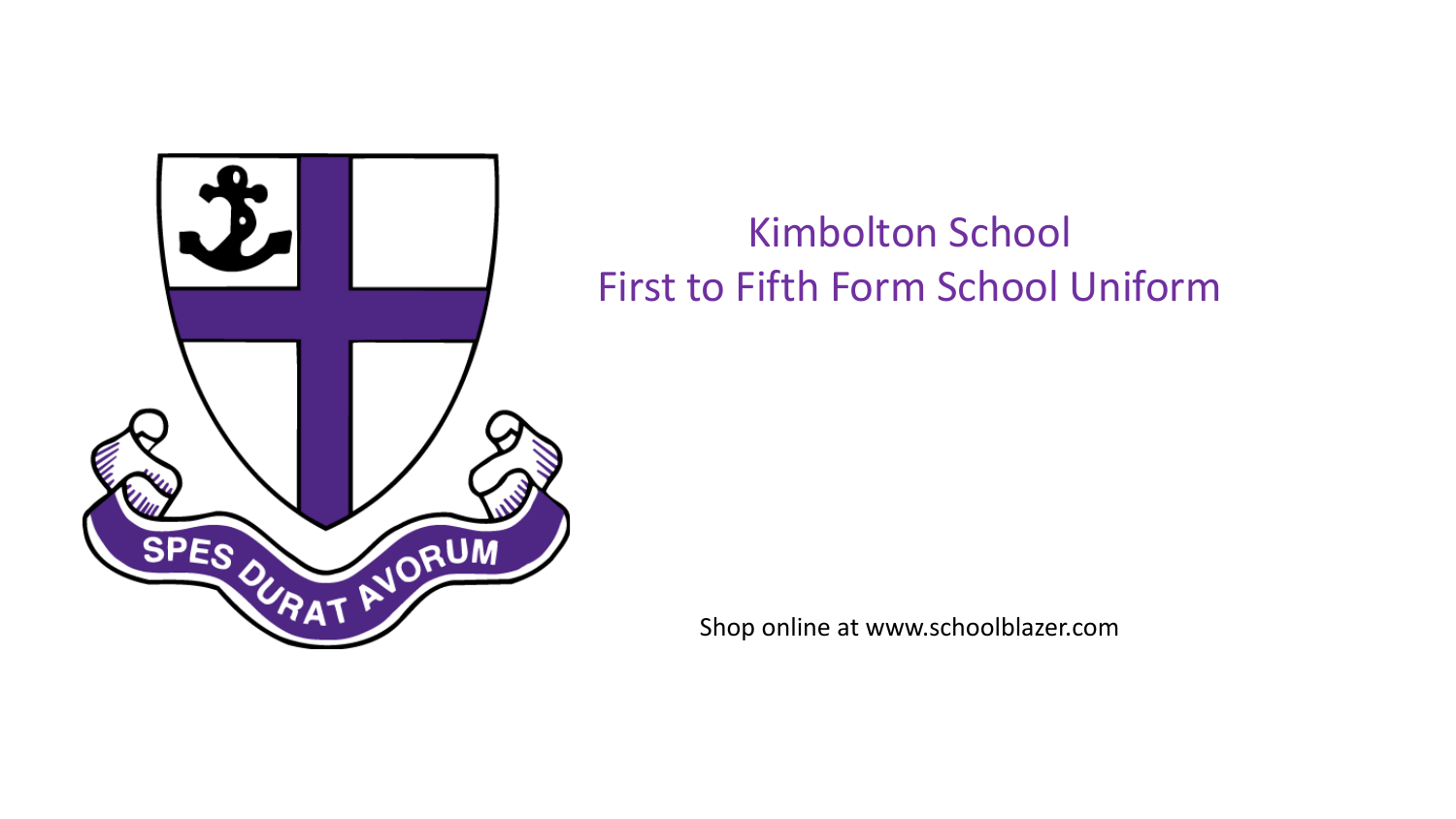#### Senior School Uniform – First to Fifth Form Girls

| <b>Striped Blazer</b>                                                            | Grey Skirt (mid-calf Length)                     | Mid-grey V Neck jumper with black and<br>purple trim | Long Sleeved White Revere Collar<br>Blouse* | Black opaque tights*<br>(neutral tights permitted in Summer) |
|----------------------------------------------------------------------------------|--------------------------------------------------|------------------------------------------------------|---------------------------------------------|--------------------------------------------------------------|
|                                                                                  |                                                  |                                                      |                                             |                                                              |
| Plain black leather shoes (no suede, heel<br>no higher than 4cm)*                | School scarf or plain black scarf<br>(optional)* | Overcoat - plain navy or black (no<br>logos)*        |                                             |                                                              |
|                                                                                  |                                                  |                                                      |                                             |                                                              |
| <b>Summer Uniform</b><br>Short sleeved White Revere Collar<br>Blouse (optional)* |                                                  |                                                      |                                             |                                                              |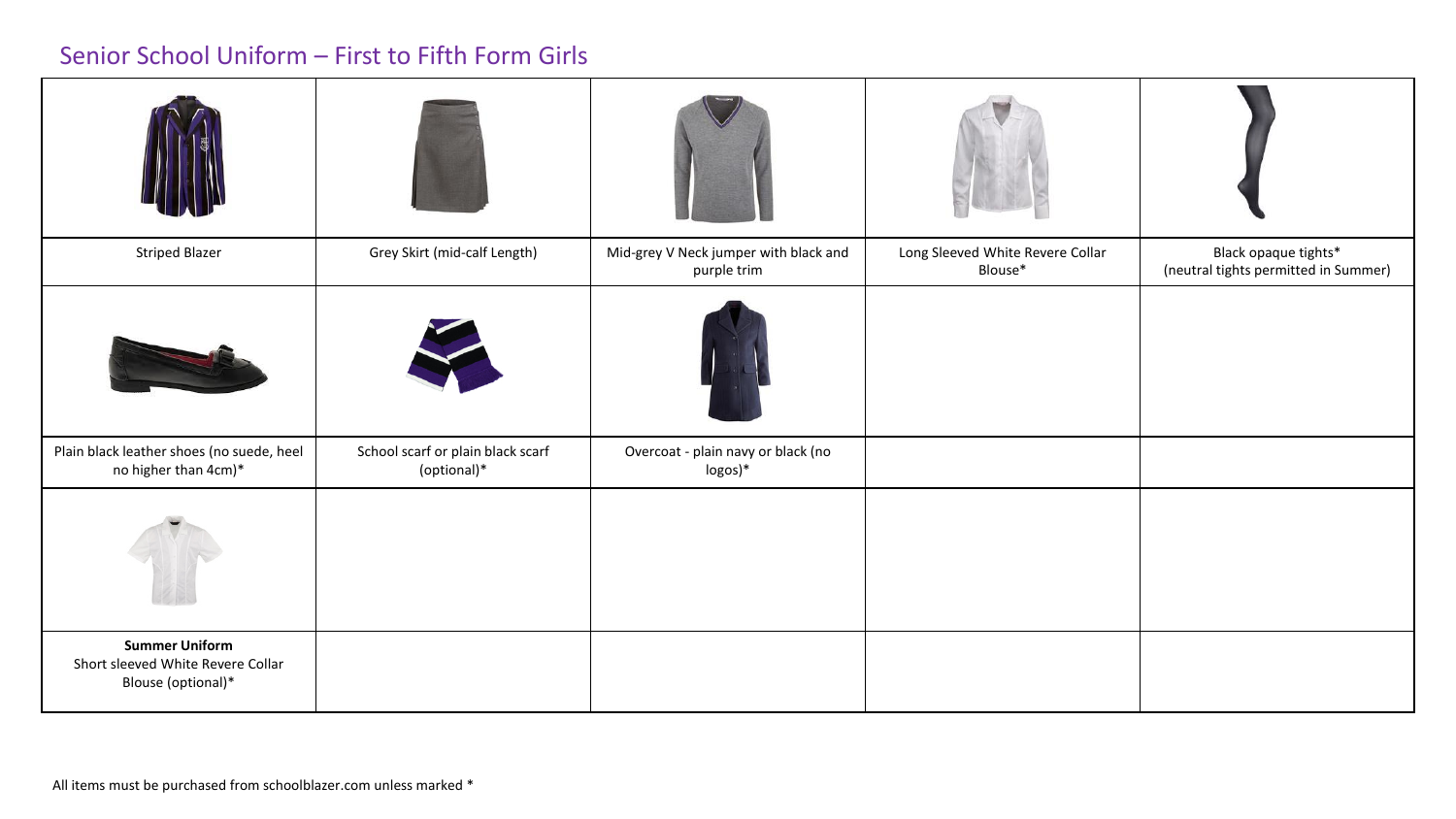### Senior School Uniform – First to Fifth Form Girls Games Clothing and Equipment

|                                                            |                                                             | 墨                                                                               |                                                                                             |                                                  |
|------------------------------------------------------------|-------------------------------------------------------------|---------------------------------------------------------------------------------|---------------------------------------------------------------------------------------------|--------------------------------------------------|
| White Crested Polo<br>(First/Second Form and tennis teams) | House Crested Polo (Third Form and<br>above)                | <b>Black Crested Skort and White Crested</b><br>Skort (for tennis team members) | <b>Black Crested Fitness Leggings</b>                                                       | PE Socks - white with purple trim                |
|                                                            |                                                             |                                                                                 |                                                                                             |                                                  |
| <b>Black/Purple/white Games Socks</b>                      | Black/Purple Crested Tracksuit (items<br>bought separately) | Purple Crested Midlayer                                                         | <b>Black Crested Base Layer</b><br>(optional)                                               | <b>Black Crested Base Layer (optional)</b>       |
|                                                            |                                                             |                                                                                 |                                                                                             |                                                  |
| <b>Black/Purple Games Shirt</b>                            | Trainers*                                                   | Astro Trainers*                                                                 | One piece swimsuit - plain black* Swim<br>hat - purple<br>(Not Fifth form unless swim team) | Goggles*<br>(not Fifth form unless in swim team) |
|                                                            |                                                             |                                                                                 |                                                                                             |                                                  |
| Shinguards and mouthguard*                                 | Hockey Stick*                                               | Black sports bag* and Boot Bag*                                                 | Towel*                                                                                      | <b>Black crested Earwarmers</b><br>(optional)    |

All items must be purchased from schoolblazer.com unless marked \*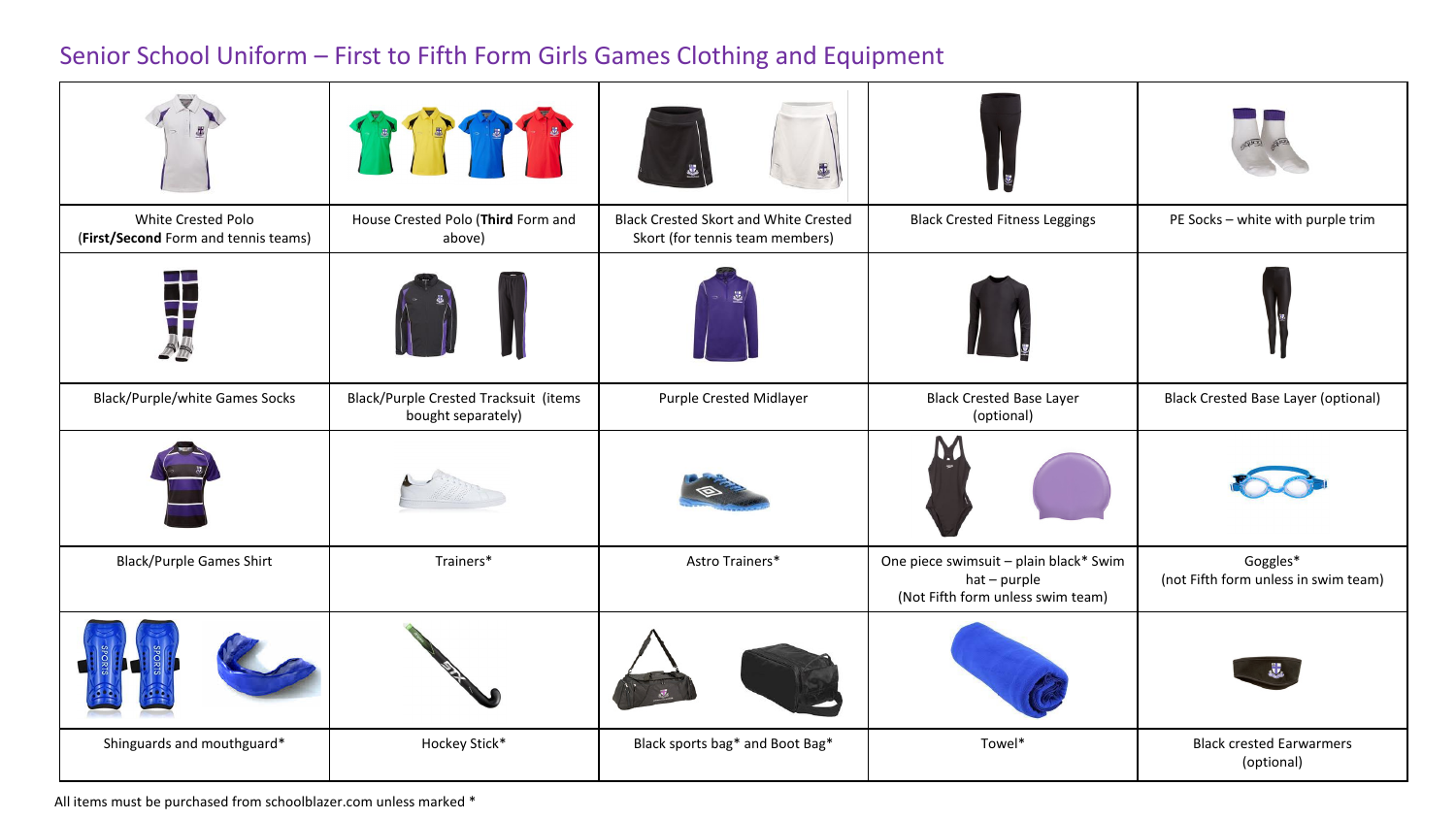#### Senior School Uniform – First to Fifth Form Girls Games Clothing and Equipment **Summer Term**

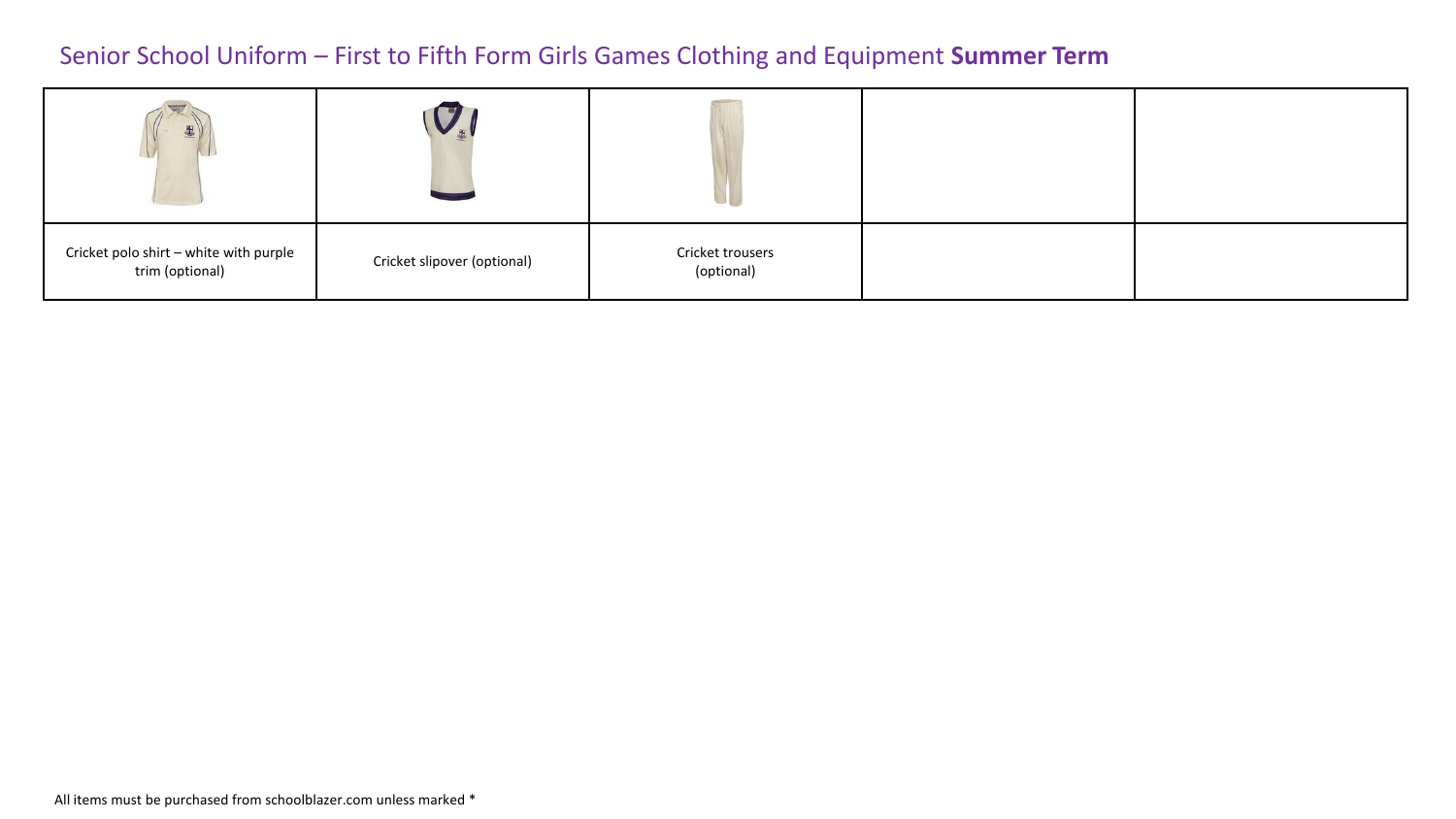## Senior School Uniform – First to Fifth Form Boys

| <b>Striped School Blazer</b>                                   | Long Sleeved White Shirt*                        | Mid Grey V Neck jumper, with Black and<br>Purple trim    | <b>Charcoal School trousers</b>                  | Senior Tie |
|----------------------------------------------------------------|--------------------------------------------------|----------------------------------------------------------|--------------------------------------------------|------------|
|                                                                |                                                  |                                                          |                                                  |            |
| Black or Dark Grey Ankle Socks*                                | School scarf or plain black scarf<br>(optional)* | Overcoat - plain navy or black (no logos)<br>(optional)* | Plain black leather shoes, no patent or<br>suede |            |
|                                                                |                                                  |                                                          |                                                  |            |
| <b>Summer Uniform</b><br>Short sleeved white shirt (optional)* |                                                  |                                                          |                                                  |            |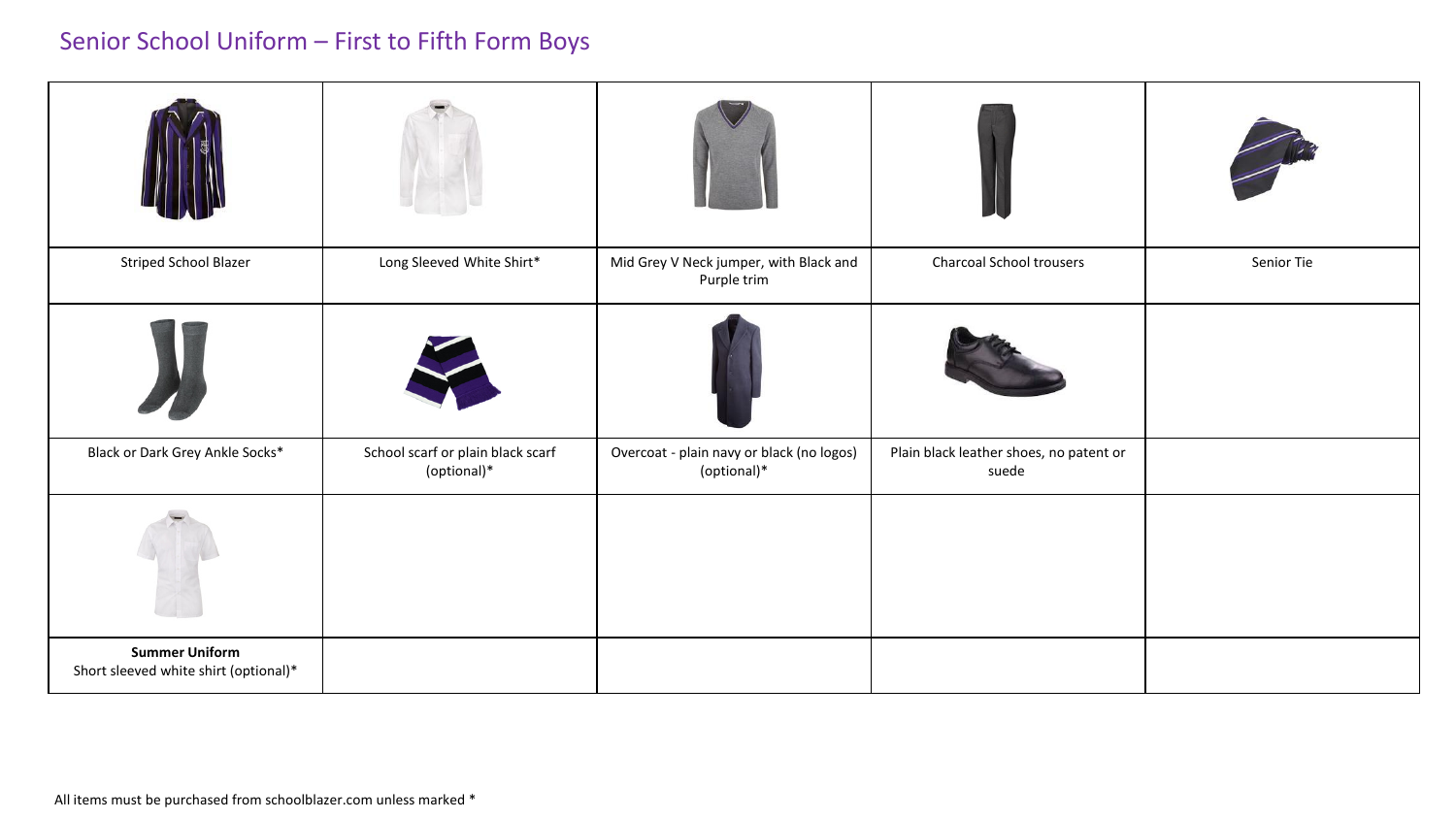### Senior School Uniform – First to Fifth Form Boys Games Clothing and Equipment

|                                                            | LEADER CAR                                          |                                 |                                                                    |                                                                          |
|------------------------------------------------------------|-----------------------------------------------------|---------------------------------|--------------------------------------------------------------------|--------------------------------------------------------------------------|
| White Crested Polo<br>(First/Second Form and Tennis Teams) | House Crested Polo (Third Form and<br>above)        | <b>Black Crested PE Shorts</b>  | <b>Black/Purple Games Shirt</b>                                    | White/ Purple PE Socks                                                   |
| $-100$                                                     |                                                     |                                 |                                                                    |                                                                          |
| <b>Black/Purple/White Games Socks</b>                      | Black/Purple Tracksuit (items bought<br>separately) | Purple Crested Midlayer         | <b>Black Crested Base Layer Top</b><br>(optional)                  | <b>Black Crested Base layer Bottoms</b><br>(optional)                    |
|                                                            |                                                     |                                 |                                                                    |                                                                          |
| Black base Layer Shorts (optional)                         | Trainers*                                           | Football boots*                 | Swimming shorts- plain black*<br>(Not Fifth form unless swim team) | Goggles* and Swim hat (optional)<br>(not Fifth form unless in swim team) |
|                                                            |                                                     |                                 |                                                                    |                                                                          |
| Shinguards and mouthguard*                                 | Hockey Stick*                                       | <b>Black Crested Games bag*</b> | Towel*                                                             | Boot bag*                                                                |

All items must be purchased from schoolblazer.com unless marked \*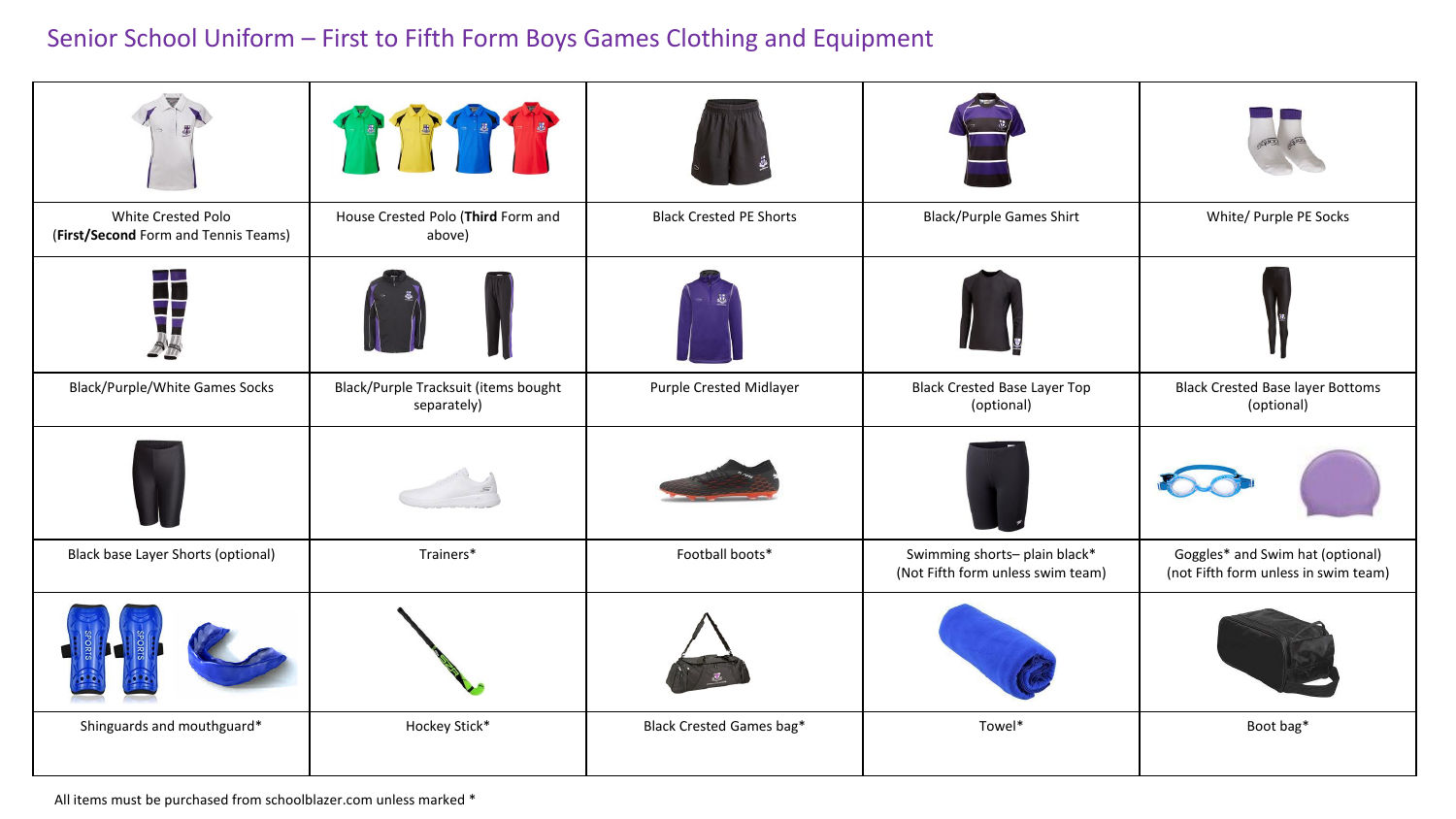### Senior School Uniform – First to Fifth Form Boys **Summer** Sports